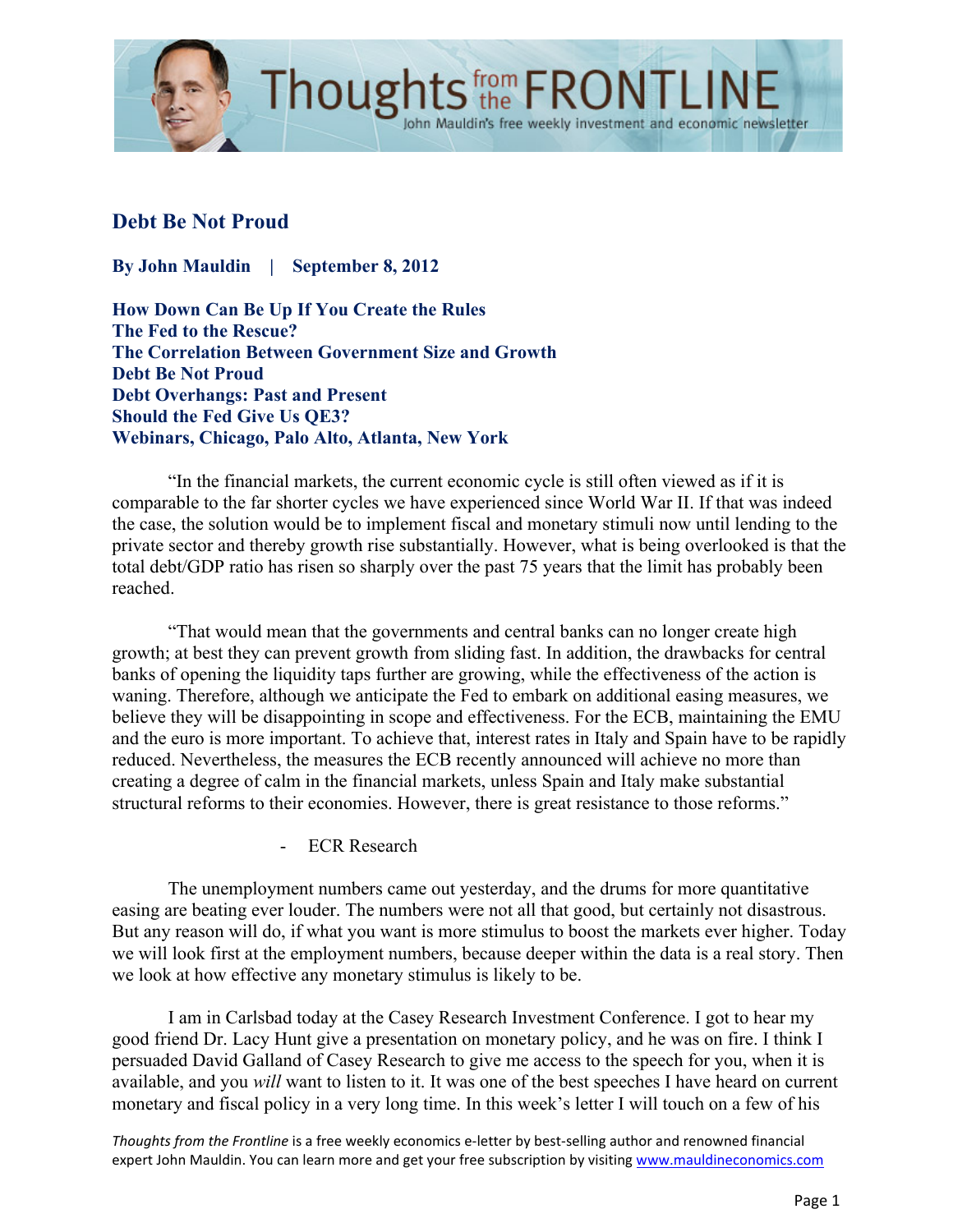points and make a few of my own. Let's jump right in, as there is a lot to cover.

#### **How Down Can Be Up If You Create the Rules**

The nonfarm payroll numbers showed an increase of just 96,000 jobs in August. This was almost dead on the average for the last six months, which is 97,000, down from 205,000 the previous six months, echoing the pattern of last year and suggesting the numbers for the next two months will be soft as well, just prior to the election.

Almost all of the growth is in the birth/death number, which this month was 87,000 new jobs. For new readers, this is the number that the Bureau of Labor Statistics creates to account for new businesses created that were not part of the employment survey. The BLS surveys established businesses to get the employment data (thus this survey is called the establishment survey). Since, almost by definition, they can't survey new businesses, and net new businesses are one of the more important parts of the employment picture, BLS makes an estimate based on historical data. Then over time they revise the overall numbers. The direction of the revisions is very important, as it tells us much about the underlying employment trends.

The revisions were all negative this time. That suggests to me that this month's birth/death number is probably higher than it should be, and over time it will get revised down as well. Ugh.

Looking at the data, we find that 28,000 jobs were created in the bar and restaurant business. Those are not exactly high-paying jobs. My anecdotal observation is that more than a few college graduates are taking those jobs.

The average earnings data was flat for the month, as the year-over-year number fell to a +1.7%, which is below inflation. Workers are falling behind. Worse, hours worked fell by onetenth of an hour. That doesn't seem like a lot, but when you add the hours up, that one-tenth is the equivalent of several hundred thousand jobs, in terms of actual pay, which is of course a drag on consumer spending.

We are down 4.7 million jobs from the pre-recession peak. At less than 100,000 jobs added per month, it would take four more years just to get back to where we were five years ago. Which would not appreciably reduce the unemployment rate, due to the growth in population.

All that was disappointing, but not anything we should be surprised by. No, the thing that caused me to do a double-take was the drop in the unemployment rate from 8.3% to 8.1%. How can only 96,000 new jobs cause a drop in the unemployment rate of 0.2%? That is really a rather large number and should have required closer to 250-300,000 new jobs. In addition, the population actually grew by 213,000.

"The number of unemployed fell by 250,000, and the unemployment rate fell by 0.2 to 8.1%. But those declines were largely the function of labor force withdrawal. Flows data confirm this suspicion: 195,000 went from employed to not in labor force, and 226,000 from unemployed to not in labor force, both very high numbers by historical standards. The number classed as not in labor force but wanting a job rose by 437,000 to 7.0 million, or 2.9% of the population, the highest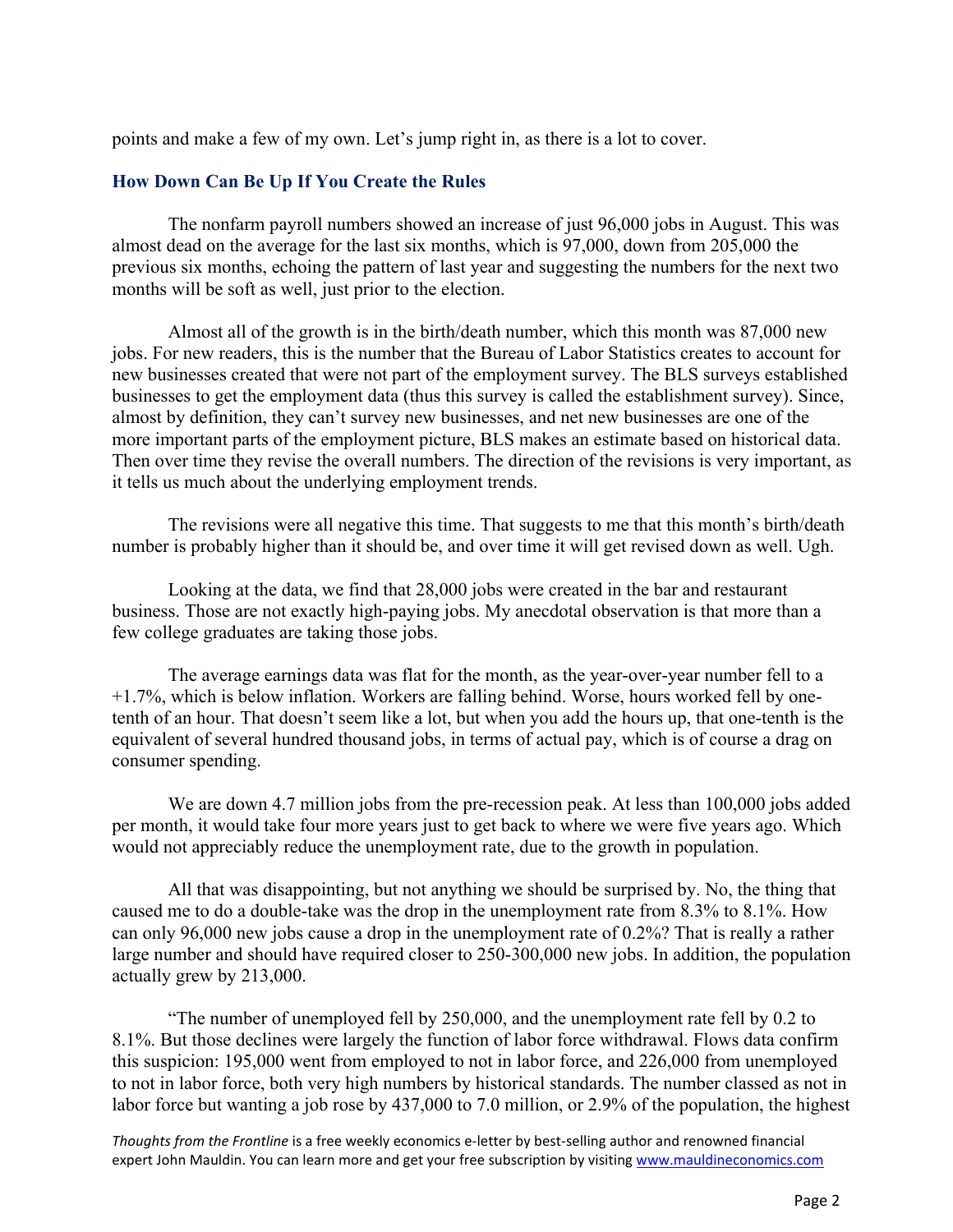#### of the Great Recession/Tepid Recovery cycle." *(The Liscio Report)*

The U3 unemployment rate has dropped from 9.1% last August to 8.1% this August. How does that square with numbers in the real world? The working-age population has risen by 3.7 million people, and the number of employed people (including part-time) has increased by 2.3 million. How can an increase in the number of people that logically seem unemployed translate into a reduction in the unemployment rate?

To reduce the unemployment rate, the trick is to reduce the number of people in the work force by significantly more than the number of new jobs. Under the rules, 368,000 people were removed this month from the labor force. The labor force is made up of those who are either employed or unemployed, but you are not considered unemployed if you have not looked for a job in the last four weeks, or are in school or…

Now, here is something Lacy told me today in a private conversation, as we were talking about the rather large drop in the labor force, and it surprised me. He noted that you are not considered to be in the labor force is you have not been considered unemployed during the last year. (I must admit I cannot find that on the BLS website. And at 3 AM in the morning, it would be rude to call his room. I will confirm this later today and note that to you next week if I got the details wrong.)

Here is the interesting thing. It *used* to be that you were in the labor force if you had been looking for work sometime in the last four years, but that was changed to one year in the latter Clinton years. If we used that older and to my mind more reasonable standard, the unemployment rate would be at least 1% higher and perhaps a lot more. I call the old standard more reasonable because it counts discouraged workers who would take a job if they thought they could find one.

Look at this graph from the St. Louis Fed FRED database. The labor force participation rate is in red and the employment-to-population ratio is in blue. The employment-to-population ratio is down to where it was in the late '70s. The participation rate is down to 63.5%, roughly where it was some 30 years ago.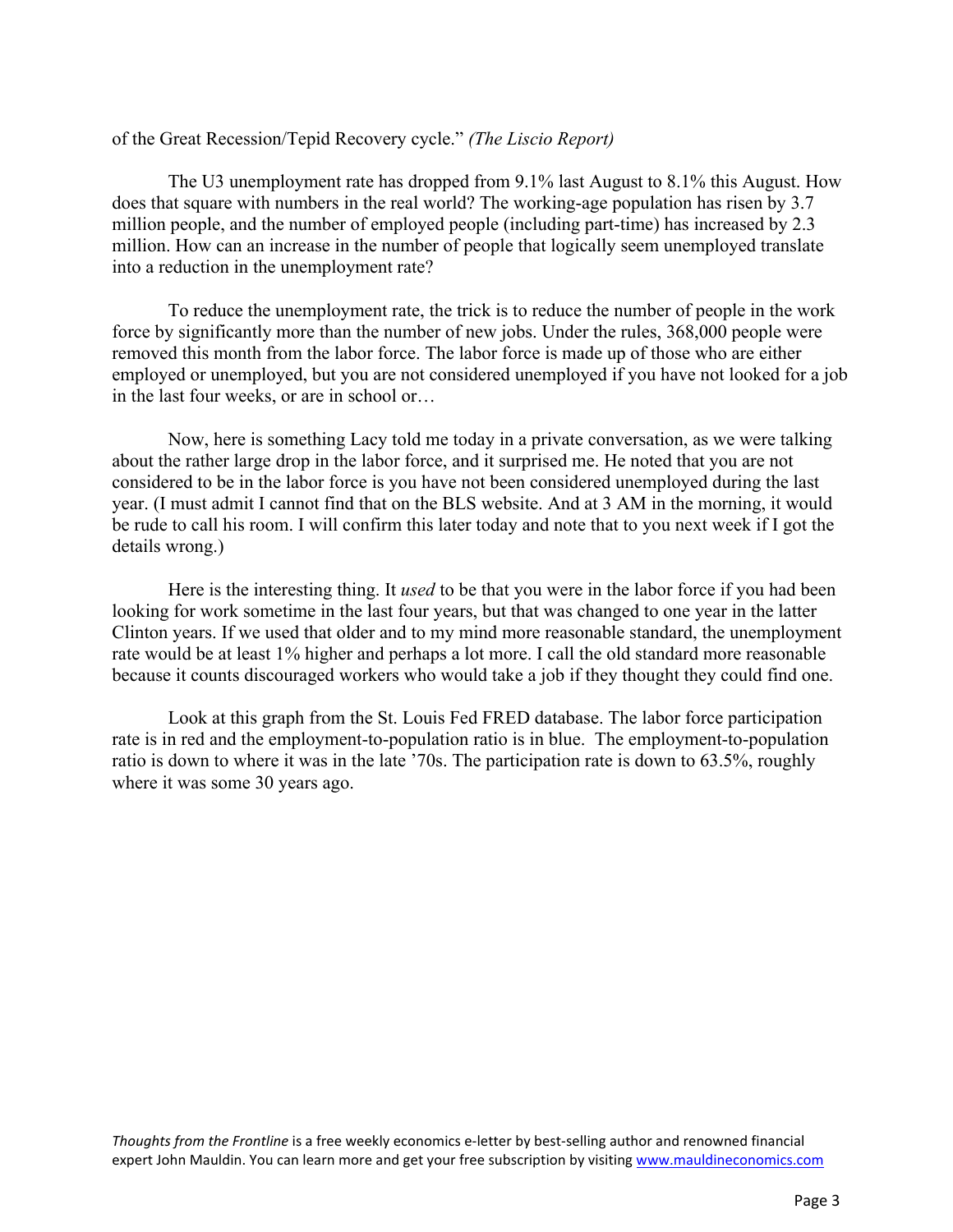

Note that if you are on disability you are not considered to be in the labor force. As of April we have added 5.4 million people to the disability rolls since the beginning of 2009. This is several million above the previous trend. There are now almost 9 million on disability. There are many who drop off each year, but many of them are going from disability to Social Security.

"As the Congressional Budget Office explains: "When opportunities for employment are plentiful, some people who could quality for [disability insurance] benefits find working more attractive ... when employment opportunities are scarce, some of these people participate in the DI program instead."

"The explosive growth in disability enrollment also 'helps explain some of the drop in the labor force participation rate,' noted economist Ed Yardeni on his blog." *(Investor's Business Daily)*

In 1992, there was one person on disability for every 35 workers. It is now about one for every 16 workers.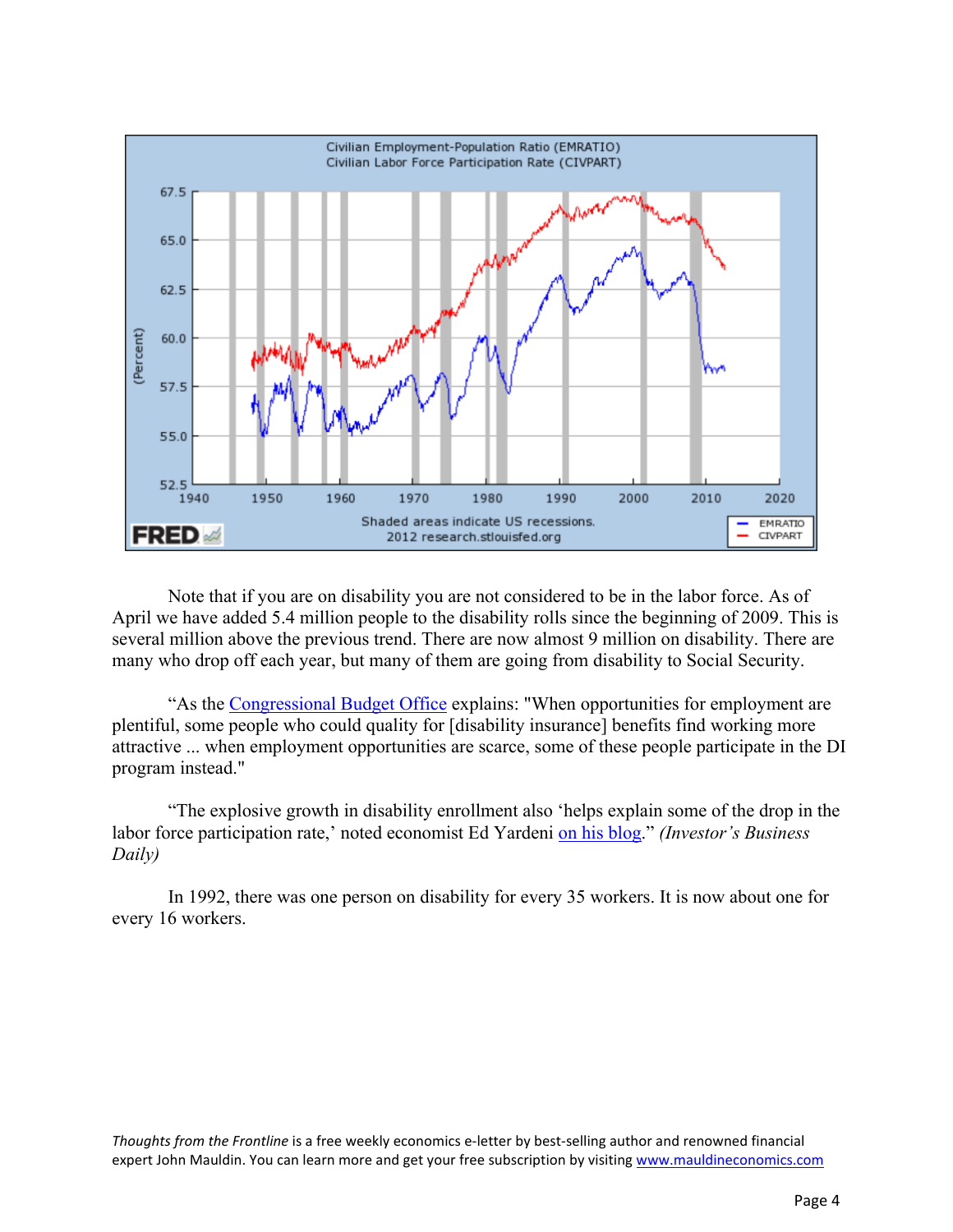

If disability had stayed at the pre-recession growth trend, unemployment would be at least 1% higher, and perhaps as much as 2%.

Bottom line is that true unemployment is closer to 10% and perhaps significantly more. We just don't know. Underemployment is still in the range of 16%. And that does not count people who have a job for which they are far overqualified and who are making much less money than they would if they could find a job in their chosen field. I should note to all those people who think I am being overly pessimistic that John Williams at Shadow Stats, who uses the US government methodology from 30 years ago, tells us that U-6 unemployment is around 23%. The difference is in how you create the model. The feds keep changing the rules, and it should be no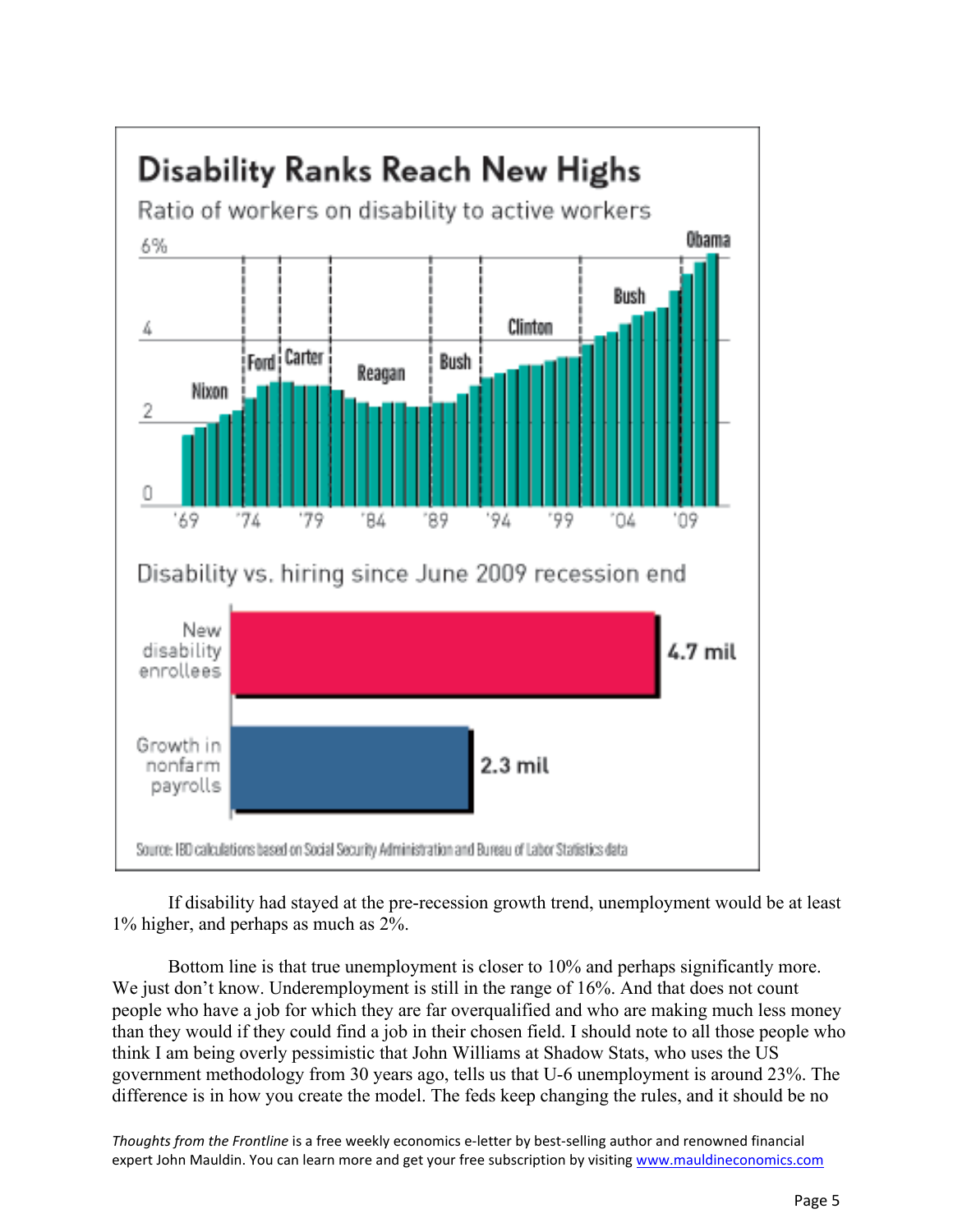surprise that with each new rule the number of people officially counted as unemployed drops. And if you can't find a job, whether you are officially unemployed or not, it's no fun.

#### **The Fed to the Rescue?**

This ongoing unemployment problem is increasing the pressure on the Fed to "do something." But is more quantitative easing the answer? I am going to quote from three pieces of research brought to my attention by Lacy Hunt this afternoon (directly from his PowerPoint). This all fits hand in glove with the report I highlighted last week from William White, which was on the Dallas Federal Reserve website.

The upshot of these difficulties is that Fed QE policy has lost its effectiveness and may start to be part of the problem. And thatthe solution should focus on controlling government debt.

#### **The Correlation Between Government Size and Growth**

"Government Size and Growth: A Survey and Interpretation of the Evidence." Andreas Bergh, Research Institute of Industrial Economics (IFN) Lund University and Magnus Henrekson, Research Institute of Industrial Economics (IFN) Lund University. *Journal of Economic Surveys,* April 2011. Page 2, http://journalistsresource.org/wp-content/uploads/2011/08/Govt-Size-and-Growth.pdf.)

The first study we'll look at shows a clear inverse correlation between the size of government and growth. This really confirms common sense, as government only takes from private production to fund its spending. And while one can make a case that some government spending is productive, much of government spending, including transfer payments, does not contribute to that case. That is not the same as arguing that those transfer payments should not be made. It simply points out that there is a cost to society to increase the size of government. And that cost is in jobs, hence the ugly employment numbers.

That being said, the authors note that correlation is not causation and that there are other explations for countries with high taxes and higher growth rates. I provide a link to the study for those who are interested, and we may explore those questions in depth in a later letter. Quoting:

"Any conflict between the size of government and economic growth is largely explained by variations in definitions and the countries studied. Bergh and Henrekson write, 'An alternative approach – of limiting the focus to studies of the relationship in rich countries, measuring government size as total taxes or total expenditure relative to GDP and relying on panel data estimations with variation over time – reveals a more consistent picture...' Bergh and Henrekson find a 'significant negative correlation.' **Specifically, 'an increase in government size by 10 percentage points is associated with a 0.5% to 1% lower annual growth rate.'" (**bold emphasis mine)

#### **Debt Be Not Proud**

Cristina Checherita and Philipp Rother, "The Impact of High and Growing Government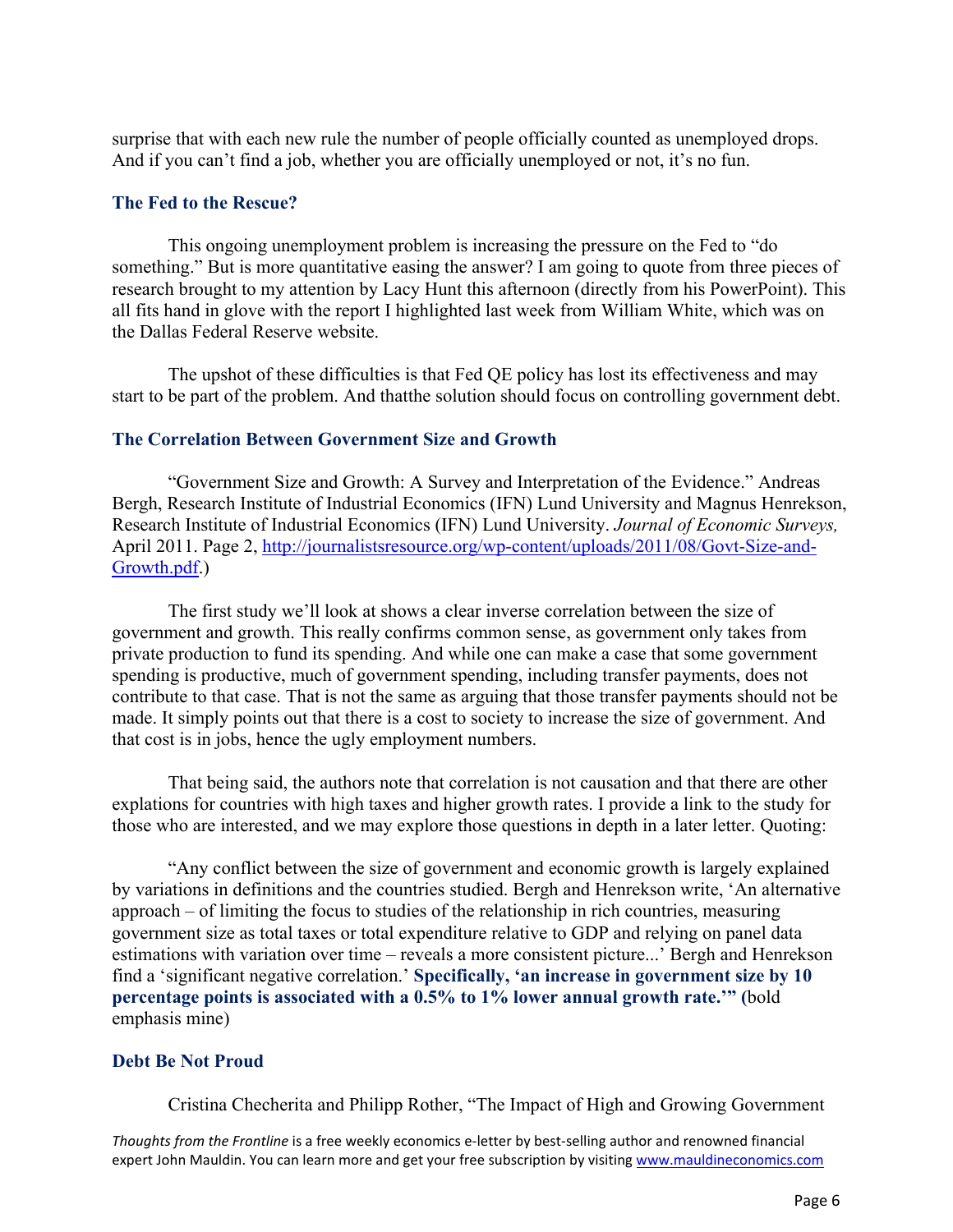Debt on Economic Growth, An Empirical Investigation for The Euro Area," European Central Bank working paper no. 1237, August 2010. http://www.ecb.int/pub/pdf/scpwps/ecbwp1237.pdf

This ECB paper suggests that governments need to get their fiscal houses in order.

"Checherita and Rother investigated the average effect of government debt on per capita GDP growth in twelve euro area countries over a period of about four decades beginning in 1970. They confirm and extend the finding by Reinhart and Rogoff in their 2010 NBER paper. A government debt to GDP ratio above the turning point of 90-100% has a 'deleterious' impact on long-term growth. In addition, they find that there is a non-linear impact of debt on growth beyond this turning point. A non-linear relationship means that as the government debt rises to higher and higher levels, the adverse growth consequences accelerate. Results across all models 'show a highly statistically significant non-linear relationship between the government debt ratio and percapita GDP for the 12 pooled euro area countries included in their sample.'

"Moreover, confidence intervals for the debt turning point suggest that the negative growth rate effect of high debt may start from levels of around 70-80% of GDP. Due to these findings, Checherita and Rother write this '…calls for even more prudent indebtedness policies.' Checherita and Rother make a substantial further contribution by identifying the channels through which the level and change of government debt is found to have an impact on economic growth: (1) private saving, (2) public investment, (3) total factor productivity and (4) sovereign long-term nominal and real interest rates."

#### **Debt Overhangs: Past and Present**

Carmen M. Reinhart, Vincent R. Reinhart, Kenneth S. Rogoff, National Bureau of Economic Research, working paper 18015. http://www.nber.org/papers/w18015

Then Lacy reviews recent work by our old friends Ken Rogoff and Carmen Reinhart (who wrote the seminal work *This Time Is Different).* It is further acknowledgement that excessive government debt will retard growth. Again quoting from his PowerPoint:

"Post 1800 Episodes Characterized by Public Debt to GDP Levels Exceeding 90% for At Least Five Years.

"Consistent with other more recent research, the authors confirm that public debt overhang episodes are associated with growth over one percent lower than during other periods. ... duration of the average debt overhang episode across all 26 episodes lasted an average of 23 years.... Growth effects are significant even in the many episodes where debtor countries were able to secure continual access to capital markets at relatively low real interst rates. That is, growthreducing effects of high public debt are apparently not transmitted exclusively through high real interest rates.

"The long duration belies the view that the correlation is caused mainly by debt buildups during business cycle recessions. The long duration also implies that cumulative shortfall in output from debt overhang is potentially massive.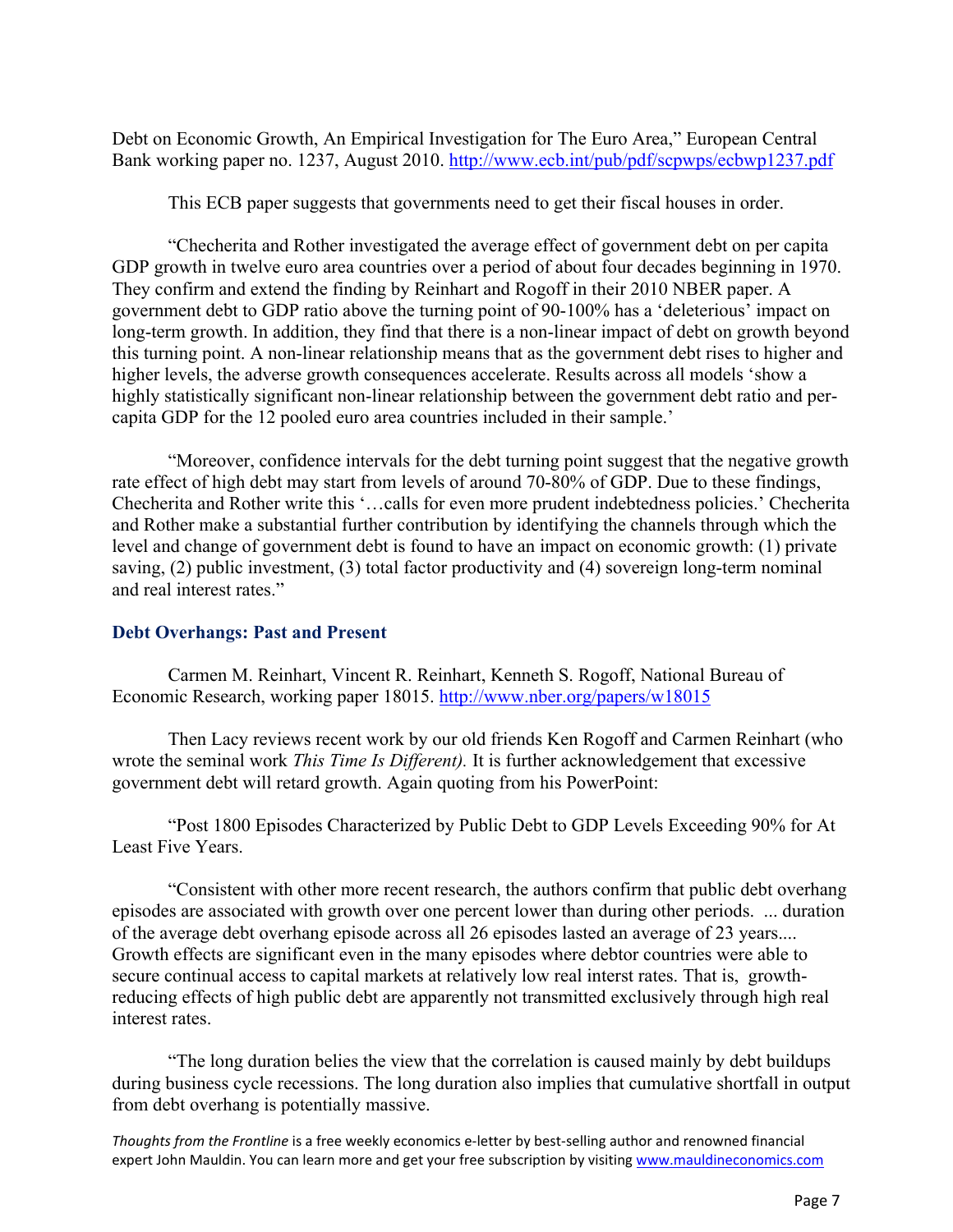"At the end of 23 years... Real GDP is 24 percent lower than for the baseline. It is not exactly what T.S. Eliot had in mind when he wrote 'This is the way the world ends, Not with a bang but a whimper' but the general thrust appears to be applicable to the debt-without-drama damages.

"This research documents the first systematic evidence on the association between high public debt and real interest rates. They write: 'Contrary to popular perception, we find that in 11 of the 26 debt overhang cases, real interest rates were either lower or about the same as during the lower debt/GDP years. Those waiting for financial markets to send the warning signal through higher interest rates that government policy will be detrimental to economic performance may be waiting a long time."

#### **Should the Fed Give Us QE3?**

There seems to be a clear consensus (from the dozen or so items I have read) that the Fed will now give us OE3 at its meeting next week. I do not doubt that more OE is in the works, but I sincerely hope they wait until after the election. To my mind, another round of QE will not produce all that much, though it may possibly make the stock market happy.

It will not stimulate spending or increase the need for more loans or make it easier to buy a house. Rates are already low, and there is excess liquidity in the system. While I acknowledge that the propensity of a central banker is to do *something* (God forbid that a recovery should happen while they did nothing, so they couldn't take credit for it!), it is unseemly to do so right before a presidential election. There is nothing in this employment report that is any different from what we knew months ago.

I can see no reason not to wait until November. The building is not on fire. Additional QE today is like pouring water on a drowning man.

Please note: I have been consistent on this issue for decades. The Fed must not be seen to be political in any way prior to a presidential election. Caesar's wife and all that stuff. I would be fine with QE after a Lehman-type incident if it happened right before an election, but we do not have a Lehman issue. The economy is still growing, if slowly. The problem is not a monetary problem and cannot be solved by the Fed. The future direction of the country and the shape of the fiscal deficit will be decided in November.

Next week we'll take a look at the election itself, after some time to assess the convention bounces and what this election really means. Let me give you a teaser. I am not worried at all that either the Obama budget or the Romney budget will be enacted as proposed, because the chances are about zero of either being passed. The issue is the direction of the compromise, and on that seeming nuance, the economic future of the republic hangs. Stay tuned.

### **Webinars, Chicago, Palo Alto, Atlanta, New York**

I will be doing an inaugural "Fireside Chat" with Barry Ritholtz on Tuesday, September 11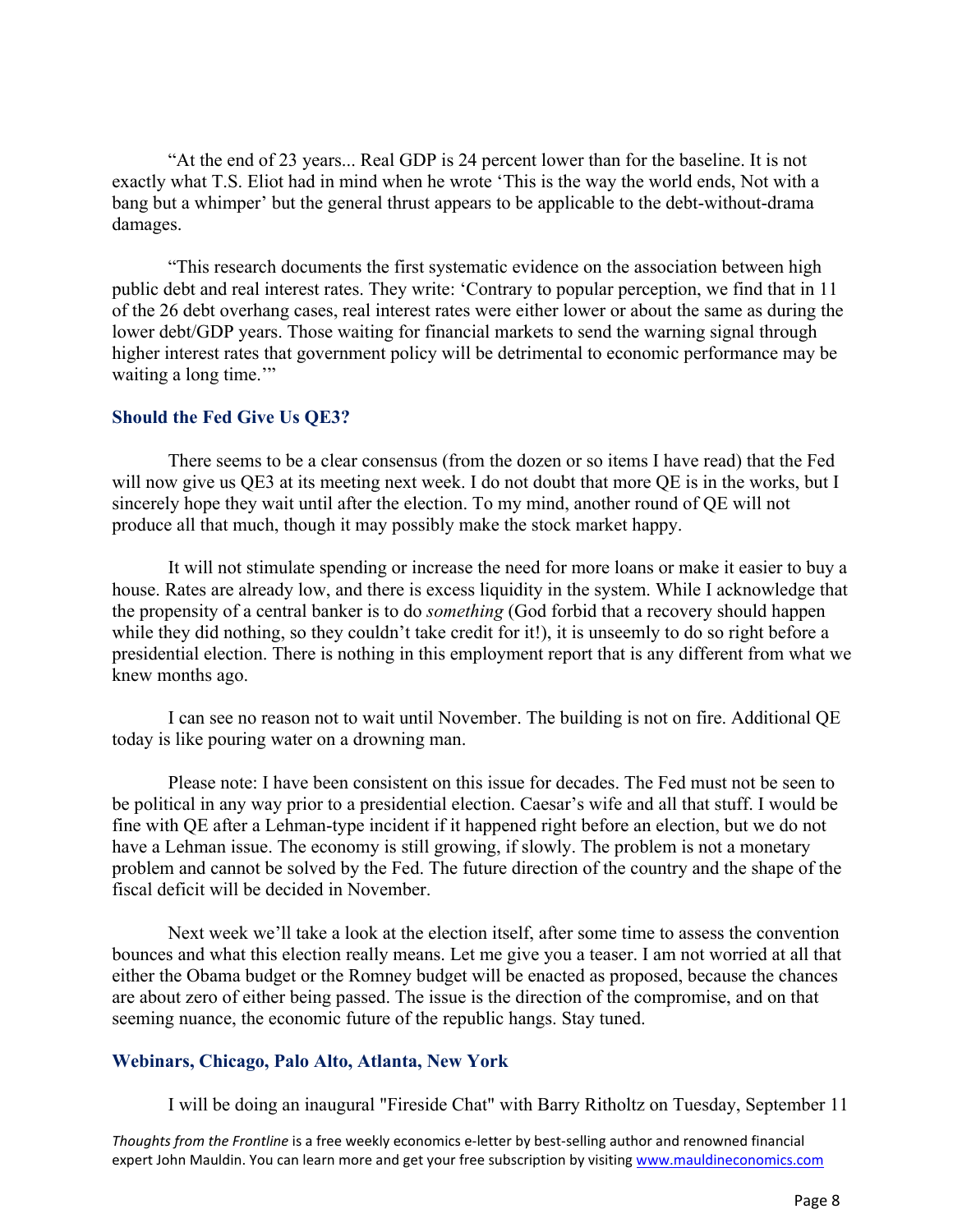at 1 PM Eastern. This webinar will be hosted by my friends at Altegris Investments (and moderated by Jon Sundt) and will be available to accredited investors and financial professionals. If you have already registered with the Mauldin Circle (and are in the US), you will shortly be receiving an invitation to attend. If you have not, I invite you to go to www.mauldincircle.com and register today, so you can hear Barry and me discuss the latest news and, of course, touch on the election and what it means for investors.

I am speaking at the Casey Investment Summit in Carlsbad, California, today and tomorrow, and then in Palo Alto Sept. 12-13, at an investment conference again sponsored by Altegris Investments. I am also seeing friends and checking out some really cool projects.

I will be in Chicago on September 19, presenting at the RDA Financial Network Investor Forum, from 6:00 to 7:30 PM. The Forum will be held at the Chicago Marriott Oak Brook. This event is sponsored by Steve Blumenthal and my friends at CMG. If you would like to attend, please email Linda Cianci at Linda@cmgwealth.com.

And I'm speaking October 1 in New York at the 8<sup>th</sup> Annual Value Investing Congress. I'll be joined by many really smart speakers, including Bill Ackman and David Einhorn. I've been able to secure a "friends and family" discount, if you'd like to join me there: \$1,500 off the regular price to attend. To take advantage of these savings, *register by September 7th* at www.ValueInvestingCongress.com/Mauldin with discount code **N12JM.**

My friend Barry Ritholtz is hosting a one day Big Picture Conference in NYC on October 10. There is a killer line-up. Check it out: http://thebigpictureconference.eventbrite.com/?access=Mauldin

I have been meeting with the management team of Mauldin Economics this week. I cannot tell you how happy I am with our results so far, both as a business and as a research service. Sometime next week you will get a letter announcing some very new and significant changes. I am quite excited, as it is going to allow me new freedom to do more research and get better control of my life.

Right now, it is time to hit the send button. I need to get a few hours sleep before my speech. And I have to mention that good friend David Brin, a member of the Science Fiction Hall of Fame, just wrote a killer novel called *Existence.* I was the first person to read the first draft. One *long* Word doc. Awesome.

Life is good, as we all are "back in school" and on our routines. Now if we can just get government to stay out of the way.

Your getting ready to dream about my speech analyst,

John Mauldin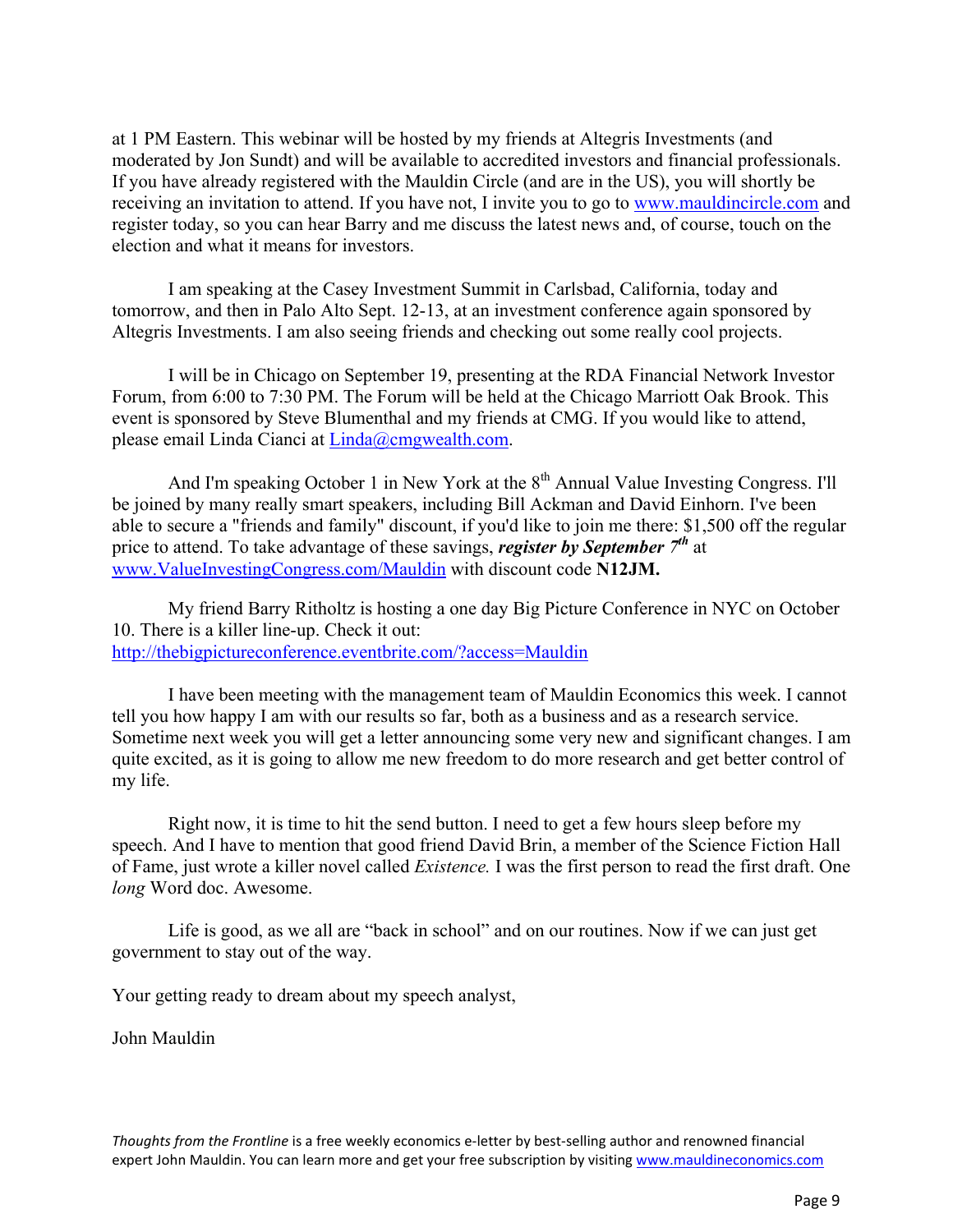## **Share Your Thoughts on This Article**

**Post a Comment** 

Send to a Friend | Print Article | View as PDF | Permissions/Reprints | Previous Article

*Thoughts From the Frontline* is a free weekly economic e-letter by best-selling author and renowned financial expert, John Mauldin. You can learn more and get your free subscription by visiting http://www.mauldineconomics.com.

Please write to subscribers@mauldineconomics.com to inform us of any reproductions, including when and where copy will be reproduced. You must keep the letter intact, from introduction to disclaimers. If you would like to quote brief portions only, please reference http://www.mauldineconomics.com.

To subscribe to John Mauldin's e-letter, please click here: http://www.mauldineconomics.com/subscribe/

To change your email address, please click here: http://www.mauldineconomics.com/change-address

If you would ALSO like changes applied to the Mauldin Circle e-letter, please include your old and new email address along with a note requesting the change for both e-letters and send your request to compliance@2000wave.com.

To unsubscribe, please refer to the bottom of the email.

*Thoughts From the Frontline* and JohnMauldin.com is not an offering for any investment. It represents only the opinions of John Mauldin and those that he interviews. Any views expressed are provided for information purposes only and should not be construed in any way as an offer, an endorsement, or inducement to invest and is not in any way a testimony of, or associated with, Mauldin's other firms. John Mauldin is the Chairman of Mauldin Economics, LLC. He also is the President of Millennium Wave Advisors, LLC (MWA) which is an investment advisory firm registered with multiple states, President and registered representative of Millennium Wave Securities, LLC, (MWS) member FINRA, SIPC. MWS is also a Commodity Pool Operator (CPO) and a Commodity Trading Advisor (CTA) registered with the CFTC, as well as an Introducing Broker (IB) and NFA Member. Millennium Wave Investments is a dba of MWA LLC and MWS LLC. This message may contain information that is confidential or privileged and is intended only for the individual or entity named above and does not constitute an offer for or advice about any alternative investment product. Such advice can only be made when accompanied by a prospectus or similar offering document. Past performance is not indicative of future performance. Please make sure to review important disclosures at the end of each article. Mauldin companies may have a marketing relationship with products and services mentioned in this letter for a fee.

Note: Joining the Mauldin Circle is not an offering for any investment. It represents only the opinions of John Mauldin and Millennium Wave Investments. It is intended solely for investors who have registered with Millennium Wave Investments and its partners at www.MauldinCircle.com or directly related websites. The Mauldin Circle may send out material that is provided on a confidential basis, and subscribers to the Mauldin Circle are not to send this letter to anyone other than their professional investment counselors. Investors should discuss any investment with their personal investment counsel. John Mauldin is the President of Millennium Wave Advisors, LLC (MWA), which is an investment advisory firm registered with multiple states. John Mauldin is a registered representative of Millennium Wave Securities, LLC, (MWS), an FINRA registered broker-dealer. MWS is also a Commodity Pool Operator (CPO) and a Commodity Trading Advisor (CTA) registered with the CFTC, as well as an Introducing Broker (IB). Millennium Wave Investments is a dba of MWA LLC and MWS LLC. Millennium Wave Investments cooperates in the consulting on and marketing of private and non-private investment offerings with other independent firms such as Altegris Investments; Capital Management Group; Absolute Return Partners, LLP; Fynn Capital; Nicola Wealth Management; and Plexus Asset Management. Investment offerings recommended by Mauldin may pay a portion of their fees to these independent firms, who will share 1/3 of those fees with MWS and thus with Mauldin. Any views expressed